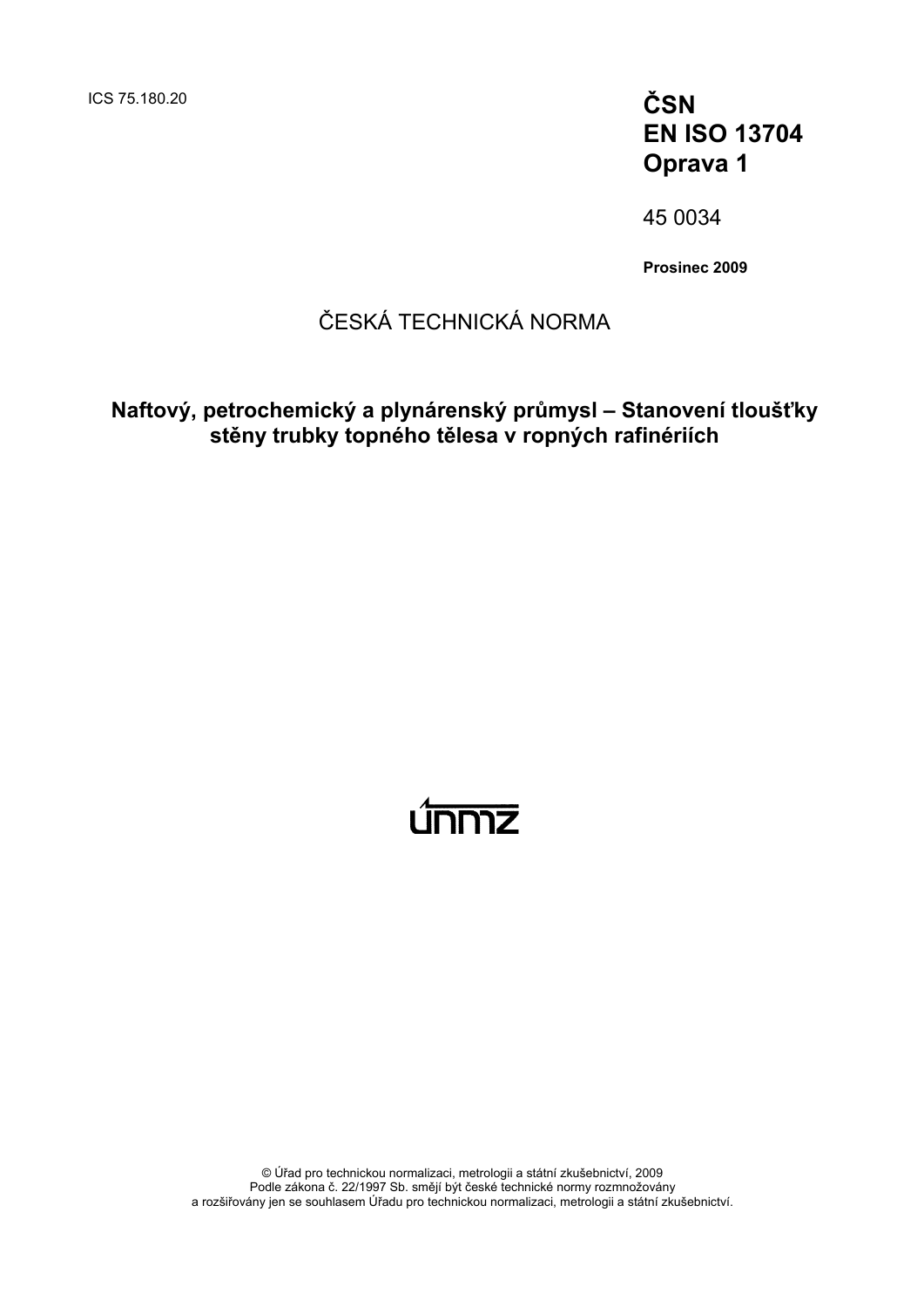ČSN EN ISO 13704/Opr. 1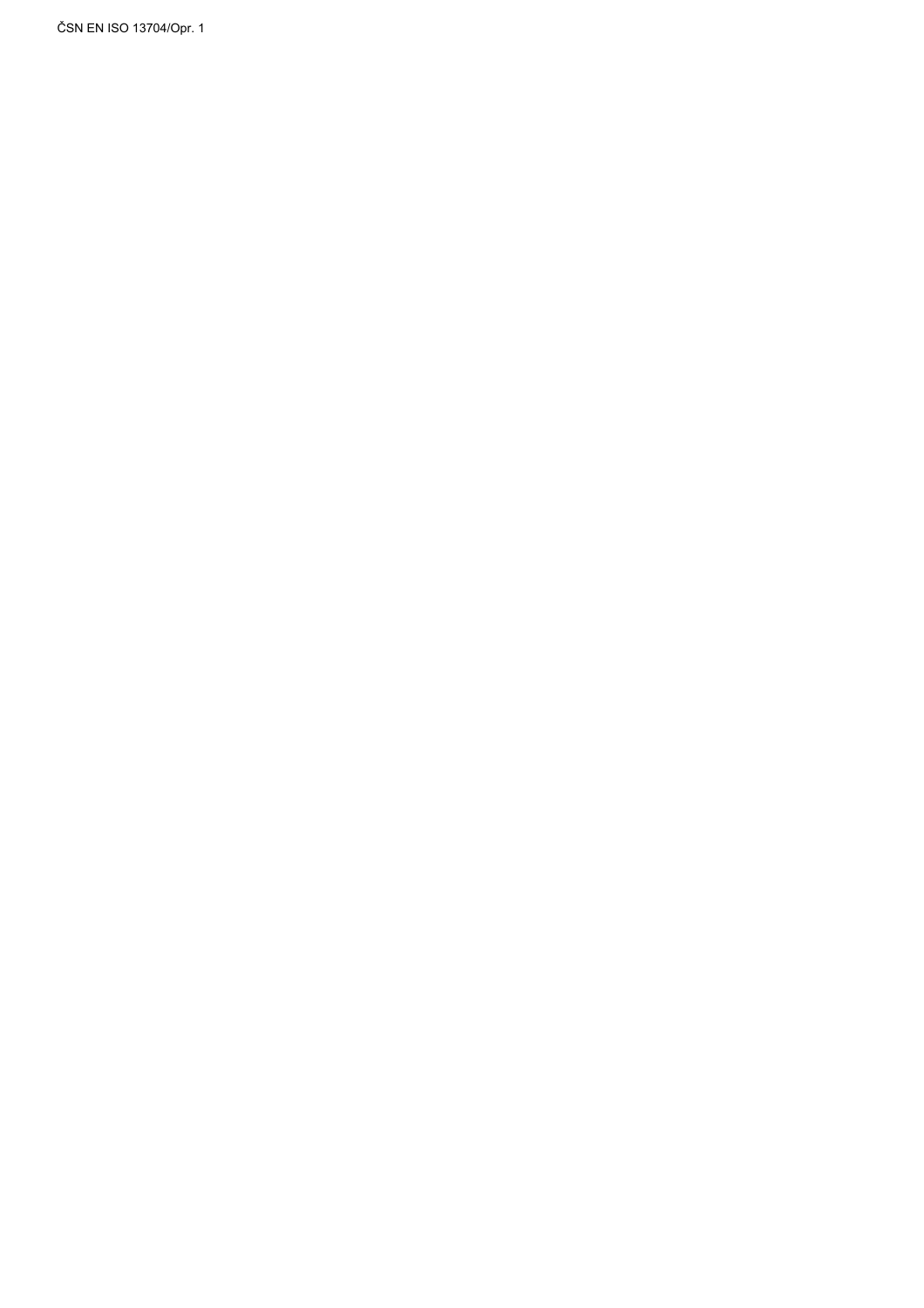# EUROPEAN STANDARD NORME EUROPÉENNE EUROPÄISCHE NORM

# **EN ISO 13704:2007/AC**

April 2009 Avril 2009 April 2009

**ICS** 75.180.20

English version Version Française Deutsche Fassung

Petroleum, petrochemical and natural gas industries - Calculation of heater-tube thickness in petroleum refineries (ISO 13704:2007/Cor 1:2008)

Industries du pétrole, de la pétrochimie et du gaz naturel - Calcul de l'épaisseur des tubes de fours de raffineries de pétrole (ISO 13704:2007/Cor 1:2008)

Erdöl- und Erdgasindustrie - Berechnung der Wanddicke von Heizrohren in Erdölraffinerien (ISO 13704:2007/Cor 1:2008)

This corrigendum becomes effective on 29 April 2009 for incorporation in the three official language versions of the EN.

Ce corrigendum prendra effet le 29 avril 2009 pour incorporation dans les trois versions linguistiques officielles de la EN.

Die Berichtigung tritt am 29.April 2009 zur Einarbeitung in die drei offiziellen Sprachfassungen der EN in Kraft.



EUROPEAN COMMITTEE FOR STANDARDIZATION COMITÉ EUROPÉEN DE NORMALISATION EUROPÄISCHES KOMITEE FÜR NORMUNG

**Management Centre: Avenue Marnix 17, B-1000 Brussels**

© 2009 CEN All rights of exploitation in any form and by any means reserved worldwide for CEN national Members. Tous droits d'exploitation sous quelque forme et de quelque manière que ce soit réservés dans le monde entier aux membres nationaux du CEN.

Alle Rechte der Verwertung, gleich in welcher Form und in welchem Verfahren, sind weltweit den nationalen Mitgliedern von CEN vorbehalten.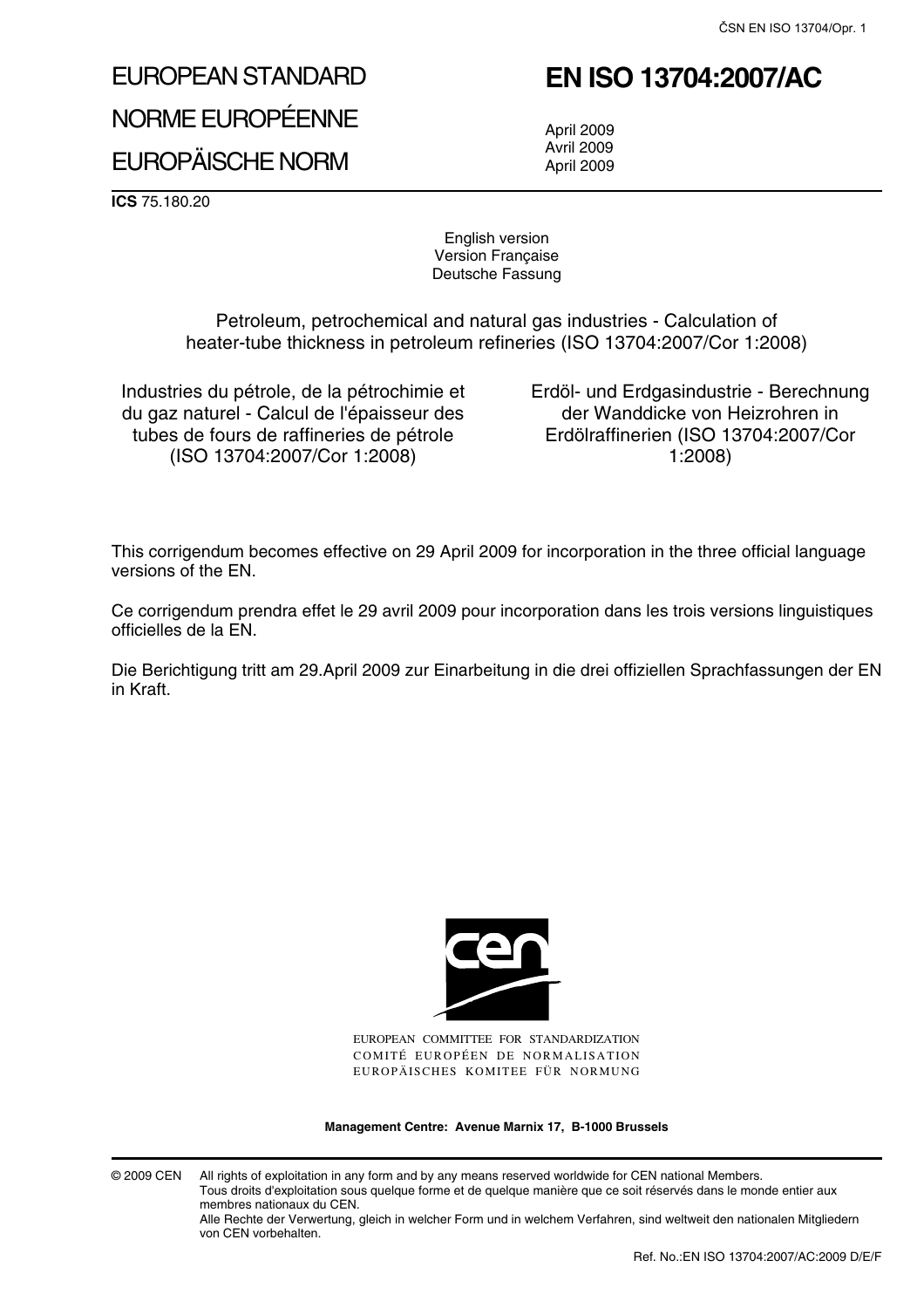ČSN EN ISO 13704/Opr. 1

## **EN ISO 13704:2007/AC:2009 (E)**

#### **Endorsement notice**

The text of ISO 13704:2007/Cor.1:2008 has been approved by CEN as a European Corrigendum without any modification.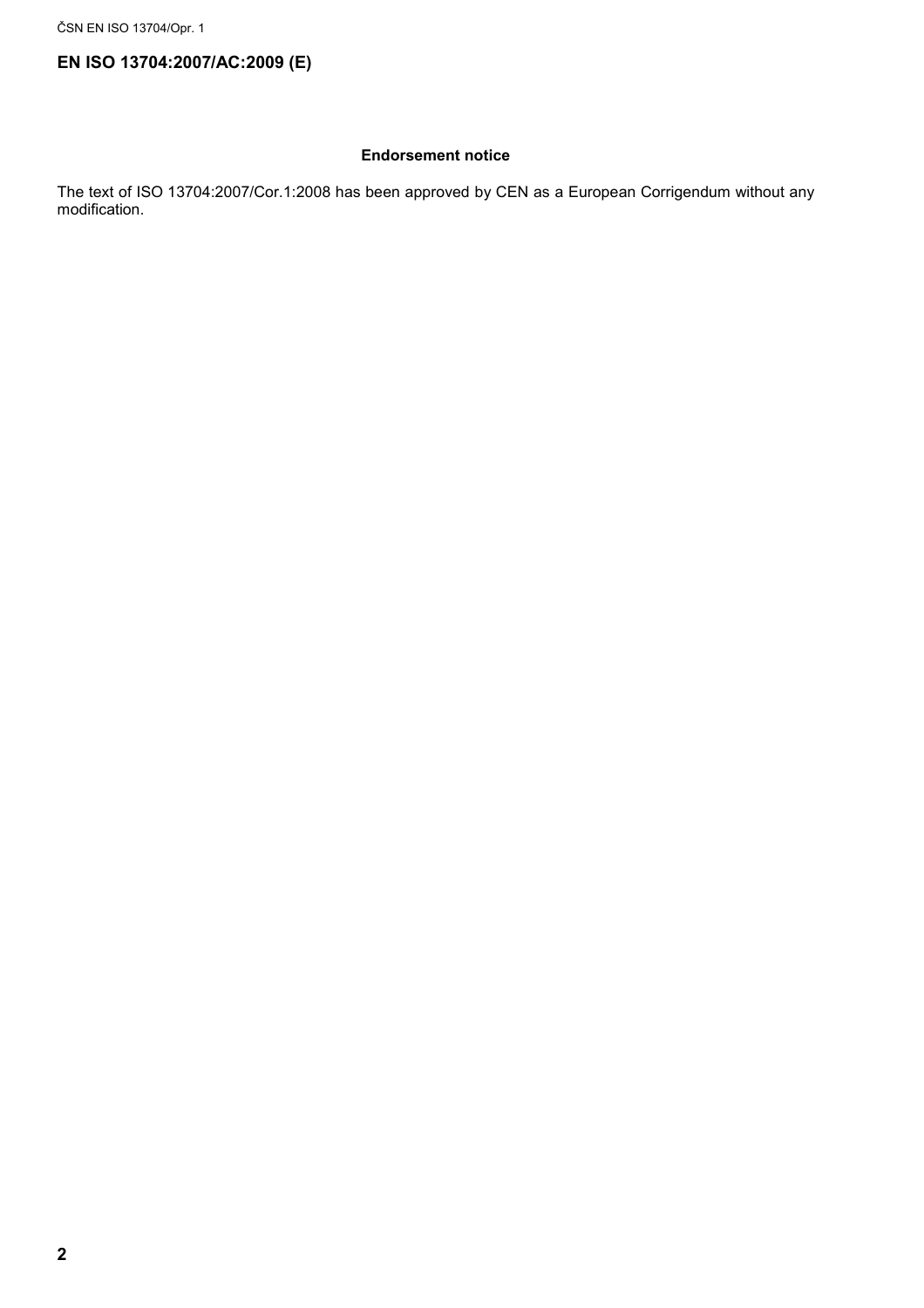

#### **INTERNATIONAL STANDARD ISO 13704:2007**  TECHNICAL CORRIGENDUM 1

Published 2008-06-15

INTERNATIONAL ORGANIZATION FOR STANDARDIZATION • МЕЖДУНАРОДНАЯ ОРГАНИЗАЦИЯ ПО СТАНДАРТИЗАЦИИ • ORGANISATION INTERNATIONALE DE NORMALISATION

## **Petroleum, petrochemical and natural gas industries — Calculation of heater-tube thickness in petroleum refineries**

TECHNICAL CORRIGENDUM 1

*Industries du pétrole, de la pétrochimie et du gaz naturel — Calcul de l'épaisseur des tubes de fours de raffineries de pétrole* 

*RECTIFICATIF TECHNIQUE 1*

Technical Corrigendum 1 to ISO 13704:2007 was prepared by Technical Committee ISO/TC 67, *Materials, equipment and offshore structures for petroleum, petrochemical and natural gas industries*, Subcommittee SC 6, *Processing equipment and systems*.

*Page 61, Figure E.11:*

Replace term on the horizontal axis in the upper right-hand corner with the following:

 $\overline{a}$ 

 $(T<sub>d</sub> + 273)$  (30 + lg  $t<sub>DL</sub>$ ) × 10<sup>-3</sup>

*Pages 62 to 69, Figures E.12 to E.19:*

Replace term on the horizontal axis in the upper right-hand corner with the following:

 $(T<sub>d</sub> + 273)$  (15 + lg  $t<sub>DL</sub>$ ) × 10<sup>-3</sup>

*Page 81, Figure F.11:*

Replace term on the horizontal axis in the upper right-hand corner with the following:

 $(T<sub>d</sub> + 460)$  (30 + lg  $t<sub>DL</sub>$ ) × 10<sup>-3</sup>

©ISO 2008 – All rights reserved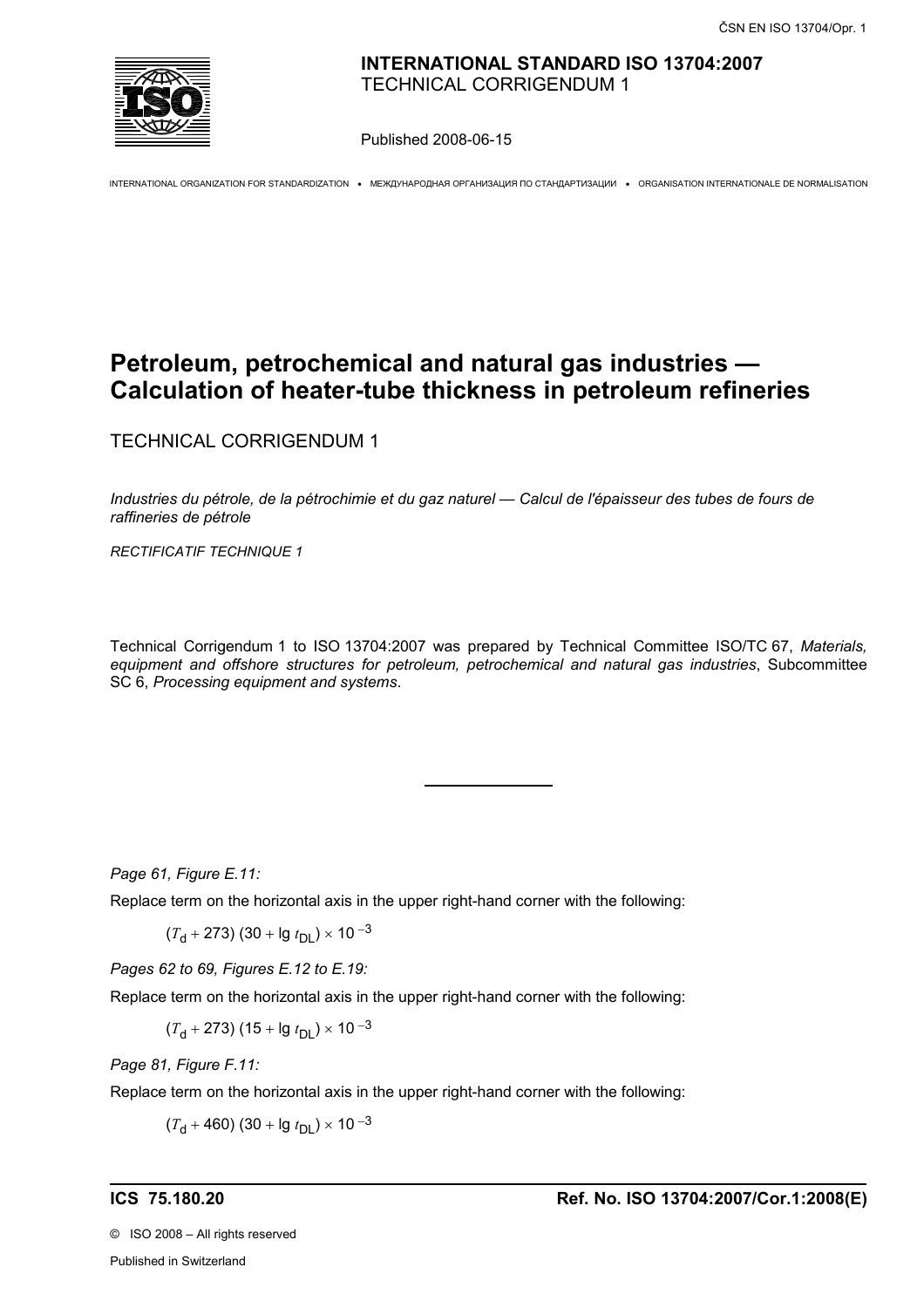ČSN EN ISO 13704/Opr. 1

### **ISO 13704:2007/Cor.1:2008(E)**

### *Pages 82 to 89, Figures F.12 through F.19*

Replace term on the horizontal axis in the upper right-hand corner with the following:

 $(T<sub>d</sub> + 460)$  (15 + lg  $t<sub>DL</sub>$ ) × 10<sup>-3</sup>